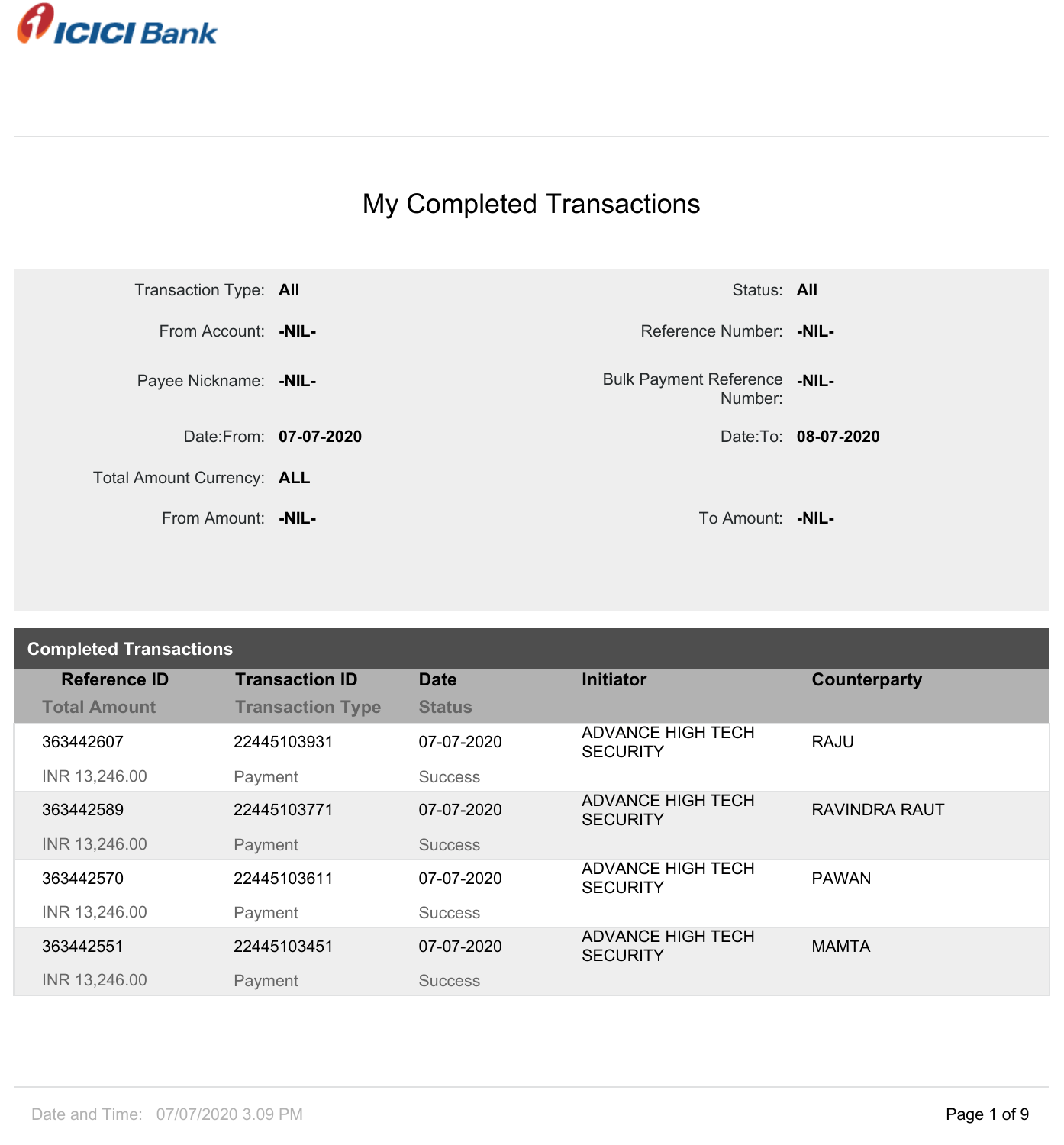| 363442532     | 22445103271 | 07-07-2020     | <b>ADVANCE HIGH TECH</b><br><b>SECURITY</b> | <b>RAM KUMAR</b>         |
|---------------|-------------|----------------|---------------------------------------------|--------------------------|
| INR 13,246.00 | Payment     | <b>Success</b> |                                             |                          |
| 363442526     | 22445103211 | 07-07-2020     | <b>ADVANCE HIGH TECH</b><br><b>SECURITY</b> | <b>RAJ KISHOR</b>        |
| INR 3,566.00  | Payment     | <b>Success</b> |                                             |                          |
| 363442515     | 22445103121 | 07-07-2020     | <b>ADVANCE HIGH TECH</b><br><b>SECURITY</b> | <b>VISHAL</b>            |
| INR 12,228.00 | Payment     | <b>Success</b> |                                             |                          |
| 363442504     | 22445103021 | 07-07-2020     | <b>ADVANCE HIGH TECH</b><br><b>SECURITY</b> | <b>DHARAM VEER</b>       |
| INR 1,019.00  | Payment     | <b>Success</b> |                                             |                          |
| 363442483     | 22445102631 | 07-07-2020     | <b>ADVANCE HIGH TECH</b><br><b>SECURITY</b> | <b>DEEPAK</b>            |
| INR 7,642.00  | Payment     | <b>Success</b> |                                             |                          |
| 363442478     | 22445102601 | 07-07-2020     | <b>ADVANCE HIGH TECH</b><br><b>SECURITY</b> | <b>PREETI</b>            |
| INR 8,661.00  | Payment     | <b>Success</b> |                                             |                          |
| 363442475     | 22445102571 | 07-07-2020     | <b>ADVANCE HIGH TECH</b><br><b>SECURITY</b> | <b>ARUN KUMAR</b>        |
| INR 11,209.00 | Payment     | <b>Success</b> |                                             |                          |
| 363442465     | 22445102481 | 07-07-2020     | <b>ADVANCE HIGH TECH</b><br><b>SECURITY</b> | <b>SAHIL</b>             |
| INR 7,642.00  | Payment     | <b>Success</b> |                                             |                          |
| 363442462     | 22445102451 | 07-07-2020     | <b>ADVANCE HIGH TECH</b><br><b>SECURITY</b> | <b>SONU KUMAR</b>        |
| INR 13,246.00 | Payment     | <b>Success</b> |                                             |                          |
| 363442454     | 22445102381 | 07-07-2020     | <b>ADVANCE HIGH TECH</b><br><b>SECURITY</b> | <b>DEV RAJ</b>           |
| INR 12,228.00 | Payment     | <b>Success</b> |                                             |                          |
| 363442447     | 22445102311 | 07-07-2020     | <b>ADVANCE HIGH TECH</b><br><b>SECURITY</b> | <b>PYARE LAL</b>         |
| INR 9,171.00  | Payment     | <b>Success</b> |                                             |                          |
| 363442443     | 22445102271 | 07-07-2020     | <b>ADVANCE HIGH TECH</b><br><b>SECURITY</b> | <b>NAR SINGH KUMAR</b>   |
| INR 12,228.00 | Payment     | <b>Success</b> |                                             |                          |
| 363442436     | 22445102201 | 07-07-2020     | <b>ADVANCE HIGH TECH</b><br><b>SECURITY</b> | <b>MANTUN</b>            |
| INR 12,737.00 | Payment     | <b>Success</b> |                                             |                          |
| 363442431     | 22445102161 | 07-07-2020     | <b>ADVANCE HIGH TECH</b><br><b>SECURITY</b> | <b>ANIL KUMAR PANDEY</b> |
| INR 9,680.00  | Payment     | <b>Success</b> |                                             |                          |
| 363442424     | 22445102101 | 07-07-2020     | <b>ADVANCE HIGH TECH</b><br><b>SECURITY</b> | <b>SHIVAM SINGH</b>      |
| INR 6,114.00  | Payment     | <b>Success</b> |                                             |                          |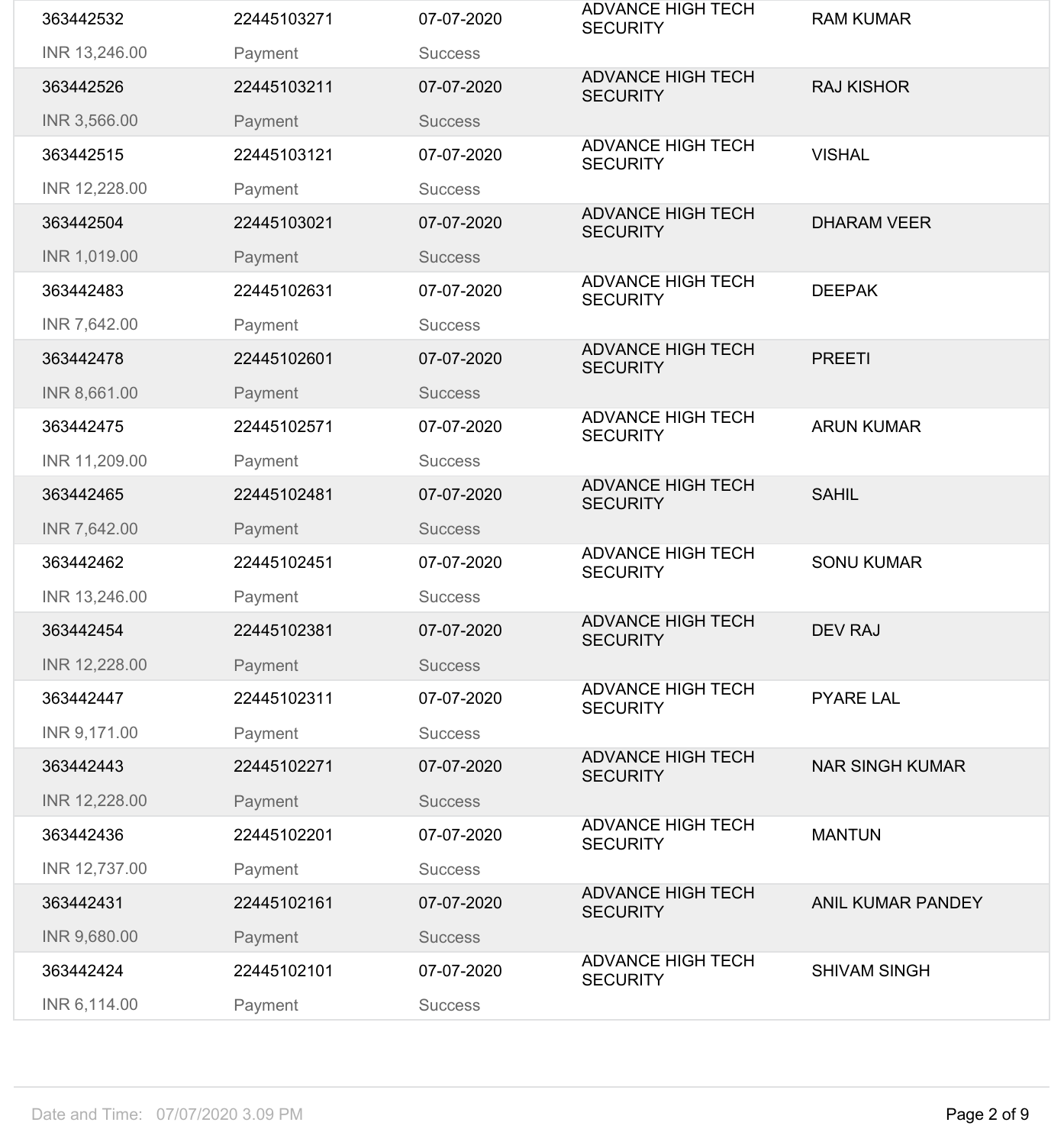| 363442418     | 22445102041 | 07-07-2020     | <b>ADVANCE HIGH TECH</b><br><b>SECURITY</b> | <b>SANJU DEVI</b>                    |
|---------------|-------------|----------------|---------------------------------------------|--------------------------------------|
| INR 12,737.00 | Payment     | <b>Success</b> |                                             |                                      |
| 363442411     | 22445101991 | 07-07-2020     | <b>ADVANCE HIGH TECH</b><br><b>SECURITY</b> | <b>SACHIN KUMAR</b>                  |
| INR 12,228.00 | Payment     | <b>Success</b> |                                             |                                      |
| 363442403     | 22445101911 | 07-07-2020     | <b>ADVANCE HIGH TECH</b><br><b>SECURITY</b> | <b>MANOJ PASWAN</b>                  |
| INR 13,246.00 | Payment     | <b>Success</b> |                                             |                                      |
| 363442398     | 22445101861 | 07-07-2020     | <b>ADVANCE HIGH TECH</b><br><b>SECURITY</b> | <b>BHARAT KUMAR</b><br><b>MANDAL</b> |
| INR 11,209.00 | Payment     | <b>Success</b> |                                             |                                      |
| 363442391     | 22445101791 | 07-07-2020     | <b>ADVANCE HIGH TECH</b><br><b>SECURITY</b> | <b>JAI BHAGWAN SINGH</b>             |
| INR 12,228.00 | Payment     | <b>Success</b> |                                             |                                      |
| 363442370     | 22445101611 | 07-07-2020     | <b>ADVANCE HIGH TECH</b><br><b>SECURITY</b> | <b>RANJAN KUMAR</b>                  |
| INR 13,246.00 | Payment     | <b>Success</b> |                                             |                                      |
| 363442364     | 22445101581 | 07-07-2020     | <b>ADVANCE HIGH TECH</b><br><b>SECURITY</b> | <b>KOMAL KUMARI</b>                  |
| INR 9,680.00  | Payment     | <b>Success</b> |                                             |                                      |
| 363442356     | 22445101301 | 07-07-2020     | <b>ADVANCE HIGH TECH</b><br><b>SECURITY</b> | <b>PARDEEP KUMAR</b><br><b>SINGH</b> |
| INR 12,969.00 | Payment     | <b>Success</b> |                                             |                                      |
| 363442341     | 22445101211 | 07-07-2020     | <b>ADVANCE HIGH TECH</b><br><b>SECURITY</b> | <b>RAKESH KUMAR JHA</b>              |
| INR 13,246.00 | Payment     | <b>Success</b> |                                             |                                      |
| 363442333     | 22445101151 | 07-07-2020     | <b>ADVANCE HIGH TECH</b><br><b>SECURITY</b> | <b>SHAMBHU</b>                       |
| INR 15,669.00 | Payment     | <b>Success</b> |                                             |                                      |
| 363442322     | 22445101061 | 07-07-2020     | <b>ADVANCE HIGH TECH</b><br><b>SECURITY</b> | <b>KAMLESH KUMAR</b>                 |
| INR 9,171.00  | Payment     | <b>Success</b> |                                             |                                      |
| 363442308     | 22445100961 | 07-07-2020     | <b>ADVANCE HIGH TECH</b><br><b>SECURITY</b> | <b>SONU KUMAR GUPTA</b>              |
| INR 14,296.00 | Payment     | <b>Success</b> |                                             |                                      |
| 363442302     | 22445100901 | 07-07-2020     | <b>ADVANCE HIGH TECH</b><br><b>SECURITY</b> | <b>INDRWATI</b>                      |
| INR 9,680.00  | Payment     | <b>Success</b> |                                             |                                      |
|               |             |                | <b>ADVANCE HIGH TECH</b>                    |                                      |
| 363442295     | 22445100831 | 07-07-2020     | <b>SECURITY</b>                             | <b>SANDEEP</b>                       |
| INR 14,296.00 | Payment     | <b>Success</b> |                                             |                                      |
| 363442285     | 22445100741 | 07-07-2020     | <b>ADVANCE HIGH TECH</b><br><b>SECURITY</b> | <b>GEETA</b>                         |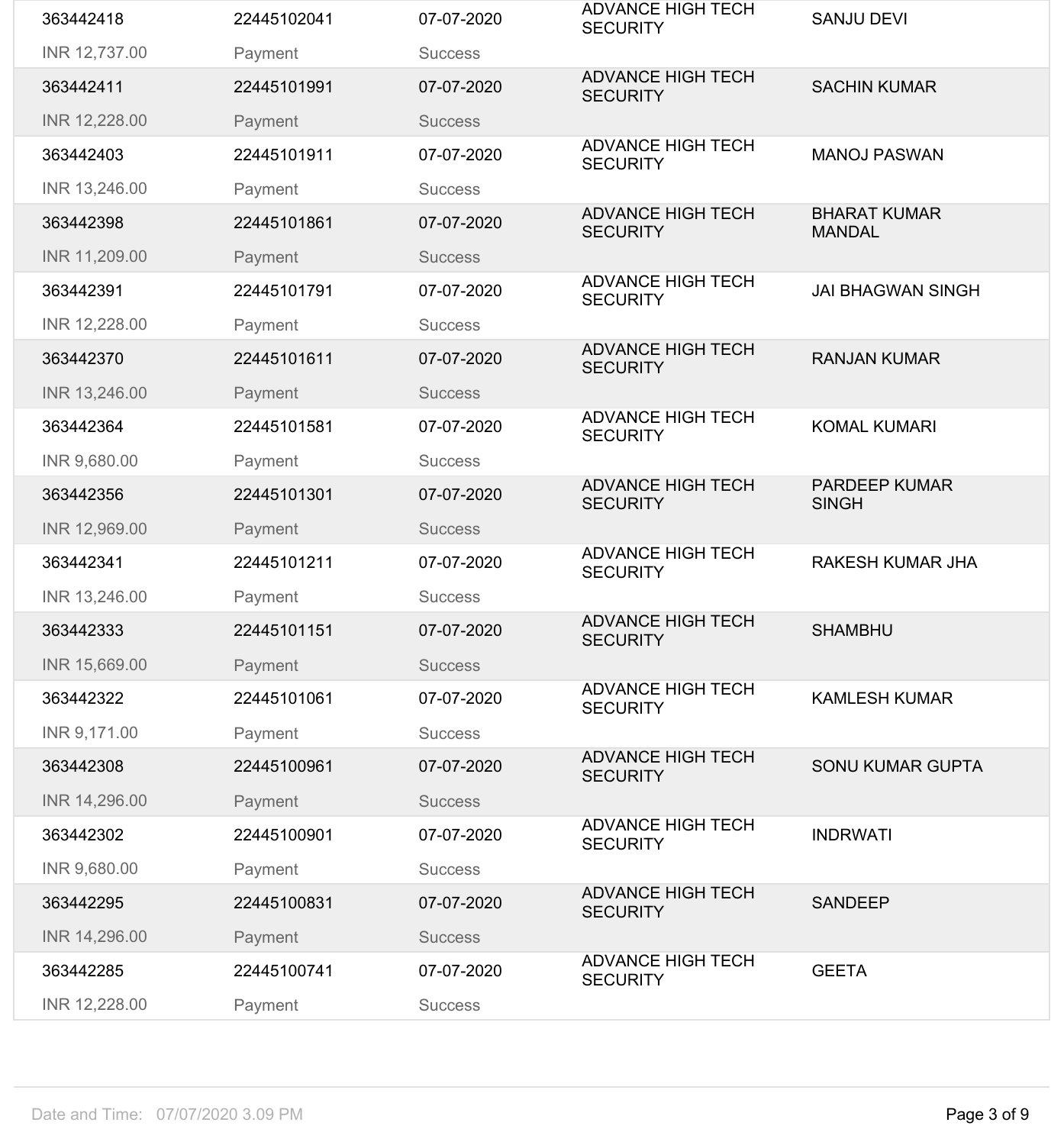| 363442281     | 22445100711 | 07-07-2020     | <b>ADVANCE HIGH TECH</b><br><b>SECURITY</b> | <b>DEEPAK</b>                        |
|---------------|-------------|----------------|---------------------------------------------|--------------------------------------|
| INR 11,718.00 | Payment     | <b>Success</b> |                                             |                                      |
| 363442271     | 22445100631 | 07-07-2020     | <b>ADVANCE HIGH TECH</b><br><b>SECURITY</b> | <b>SANTOSH KUMAR</b><br><b>VERMA</b> |
| INR 10,499.00 | Payment     | <b>Success</b> |                                             |                                      |
| 363442262     | 22445100541 | 07-07-2020     | <b>ADVANCE HIGH TECH</b><br><b>SECURITY</b> | <b>SUMAN</b>                         |
| INR 12,228.00 | Payment     | <b>Success</b> |                                             |                                      |
| 363442244     | 22445100371 | 07-07-2020     | <b>ADVANCE HIGH TECH</b><br><b>SECURITY</b> | <b>PRIYANKA</b>                      |
| INR 13,246.00 | Payment     | <b>Success</b> |                                             |                                      |
| 363442227     | 22445100231 | 07-07-2020     | <b>ADVANCE HIGH TECH</b><br><b>SECURITY</b> | <b>ANOOP KUMAR</b>                   |
| INR 13,246.00 | Payment     | <b>Success</b> |                                             |                                      |
| 363442212     | 22445100081 | 07-07-2020     | <b>ADVANCE HIGH TECH</b><br><b>SECURITY</b> | <b>AMIT KUMAR</b>                    |
| INR 13,246.00 | Payment     | <b>Success</b> |                                             |                                      |
| 363442194     | 22445099941 | 07-07-2020     | <b>ADVANCE HIGH TECH</b><br><b>SECURITY</b> | <b>GULSAN KUMAR</b>                  |
| INR 13,246.00 | Payment     | <b>Success</b> |                                             |                                      |
| 363442168     | 22445099701 | 07-07-2020     | <b>ADVANCE HIGH TECH</b><br><b>SECURITY</b> | <b>HARIBILASH SINGH</b>              |
| INR 8,661.00  | Payment     | <b>Success</b> |                                             |                                      |
| 363442148     | 22445099331 | 07-07-2020     | <b>ADVANCE HIGH TECH</b><br><b>SECURITY</b> | <b>NAVEEN TIWARI</b>                 |
| INR 6,114.00  | Payment     | <b>Success</b> |                                             |                                      |
| 363442124     | 22445099141 | 07-07-2020     | <b>ADVANCE HIGH TECH</b><br><b>SECURITY</b> | <b>AJAY KUMAR BARAR</b>              |
| INR 4,585.00  | Payment     | <b>Success</b> |                                             |                                      |
| 363442107     | 22445099031 | 07-07-2020     | <b>ADVANCE HIGH TECH</b><br><b>SECURITY</b> | <b>MURTAZA ANSARI</b>                |
| INR 13,246.00 | Payment     | <b>Success</b> |                                             |                                      |
| 363442102     | 22445098991 | 07-07-2020     | <b>ADVANCE HIGH TECH</b><br><b>SECURITY</b> | <b>DOLLY</b>                         |
| INR 12,228.00 | Payment     | <b>Success</b> |                                             |                                      |
| 363442086     | 22445098861 | 07-07-2020     | <b>ADVANCE HIGH TECH</b><br><b>SECURITY</b> | <b>ANUJ SHARMA</b>                   |
| INR 13,246.00 | Payment     | <b>Success</b> |                                             |                                      |
| 363442080     | 22445098811 | 07-07-2020     | <b>ADVANCE HIGH TECH</b><br><b>SECURITY</b> | <b>VINOD</b>                         |
| INR 12,228.00 | Payment     | <b>Success</b> |                                             |                                      |
| 363442063     | 22445098501 | 07-07-2020     | <b>ADVANCE HIGH TECH</b><br><b>SECURITY</b> | <b>SUDHANSHOO KUMAR</b>              |
| INR 13,246.00 | Payment     | <b>Success</b> |                                             |                                      |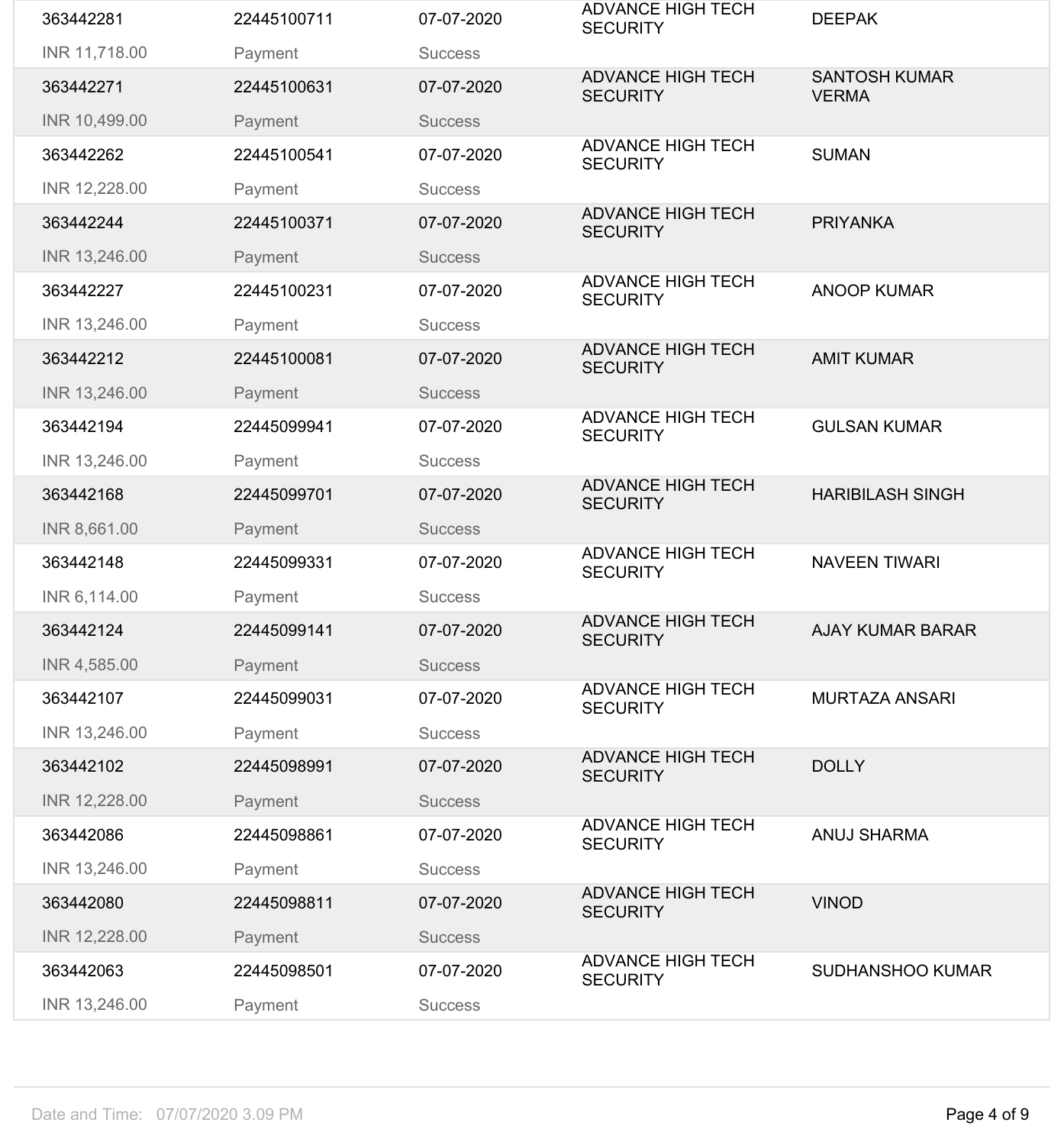| 363442055     | 22445098431 | 07-07-2020     | <b>ADVANCE HIGH TECH</b><br><b>SECURITY</b> | <b>JOGINDER SINGH</b>               |
|---------------|-------------|----------------|---------------------------------------------|-------------------------------------|
| INR 13,246.00 | Payment     | <b>Success</b> |                                             |                                     |
| 363442046     | 22445098371 | 07-07-2020     | <b>ADVANCE HIGH TECH</b><br><b>SECURITY</b> | <b>MOHD KURBAN</b>                  |
| INR 13,246.00 | Payment     | <b>Success</b> |                                             |                                     |
| 363442036     | 22445098271 | 07-07-2020     | <b>ADVANCE HIGH TECH</b><br><b>SECURITY</b> | <b>NAVEEN KUMAR</b>                 |
| INR 12,737.00 | Payment     | <b>Success</b> |                                             |                                     |
| 363442023     | 22445098171 | 07-07-2020     | <b>ADVANCE HIGH TECH</b><br><b>SECURITY</b> | <b>CHANDAN KUMAR</b>                |
| INR 2,038.00  | Payment     | <b>Success</b> |                                             |                                     |
| 363442012     | 22445098081 | 07-07-2020     | <b>ADVANCE HIGH TECH</b><br><b>SECURITY</b> | <b>ATUL</b>                         |
| INR 10,190.00 | Payment     | <b>Success</b> |                                             |                                     |
| 363441997     | 22445097981 | 07-07-2020     | <b>ADVANCE HIGH TECH</b><br><b>SECURITY</b> | <b>DEEPAK</b>                       |
| INR 12,228.00 | Payment     | <b>Success</b> |                                             |                                     |
| 363441990     | 22445097921 | 07-07-2020     | <b>ADVANCE HIGH TECH</b><br><b>SECURITY</b> | <b>BHANU PRATAP</b><br><b>SINGH</b> |
| INR 13,246.00 | Payment     | <b>Success</b> |                                             |                                     |
| 363441978     | 22445097831 | 07-07-2020     | <b>ADVANCE HIGH TECH</b><br><b>SECURITY</b> | <b>MUINUDDEEN</b>                   |
| INR 13,246.00 | Payment     | <b>Success</b> |                                             |                                     |
| 363441973     | 22445097791 | 07-07-2020     | <b>ADVANCE HIGH TECH</b><br><b>SECURITY</b> | <b>VIKAS KUMAR SAH</b>              |
| INR 13,246.00 | Payment     | <b>Success</b> |                                             |                                     |
| 363441956     | 22445097441 | 07-07-2020     | <b>ADVANCE HIGH TECH</b><br><b>SECURITY</b> | <b>RAM ASHISH</b>                   |
| INR 9,171.00  | Payment     | <b>Success</b> |                                             |                                     |
| 363441943     | 22445097351 | 07-07-2020     | <b>ADVANCE HIGH TECH</b><br><b>SECURITY</b> | <b>ASHISH YADAV</b>                 |
| INR 5,604.00  | Payment     | <b>Success</b> |                                             |                                     |
| 363441937     | 22445097291 | 07-07-2020     | <b>ADVANCE HIGH TECH</b><br><b>SECURITY</b> | <b>MR MUKESH KUMAR</b>              |
| INR 13,246.00 | Payment     | <b>Success</b> |                                             |                                     |
| 363441924     | 22445097181 | 07-07-2020     | <b>ADVANCE HIGH TECH</b><br><b>SECURITY</b> | <b>DEEPIKA</b>                      |
| INR 3,057.00  | Payment     | <b>Success</b> |                                             |                                     |
| 363441909     | 22445097041 | 07-07-2020     | <b>ADVANCE HIGH TECH</b><br><b>SECURITY</b> | <b>NIPU DEVI</b>                    |
| INR 13,246.00 | Payment     | <b>Success</b> |                                             |                                     |
| 363441907     | 22445097021 | 07-07-2020     | <b>ADVANCE HIGH TECH</b><br><b>SECURITY</b> | <b>PHAHIMUDDEEN</b>                 |
| INR 12,737.00 | Payment     | <b>Success</b> |                                             |                                     |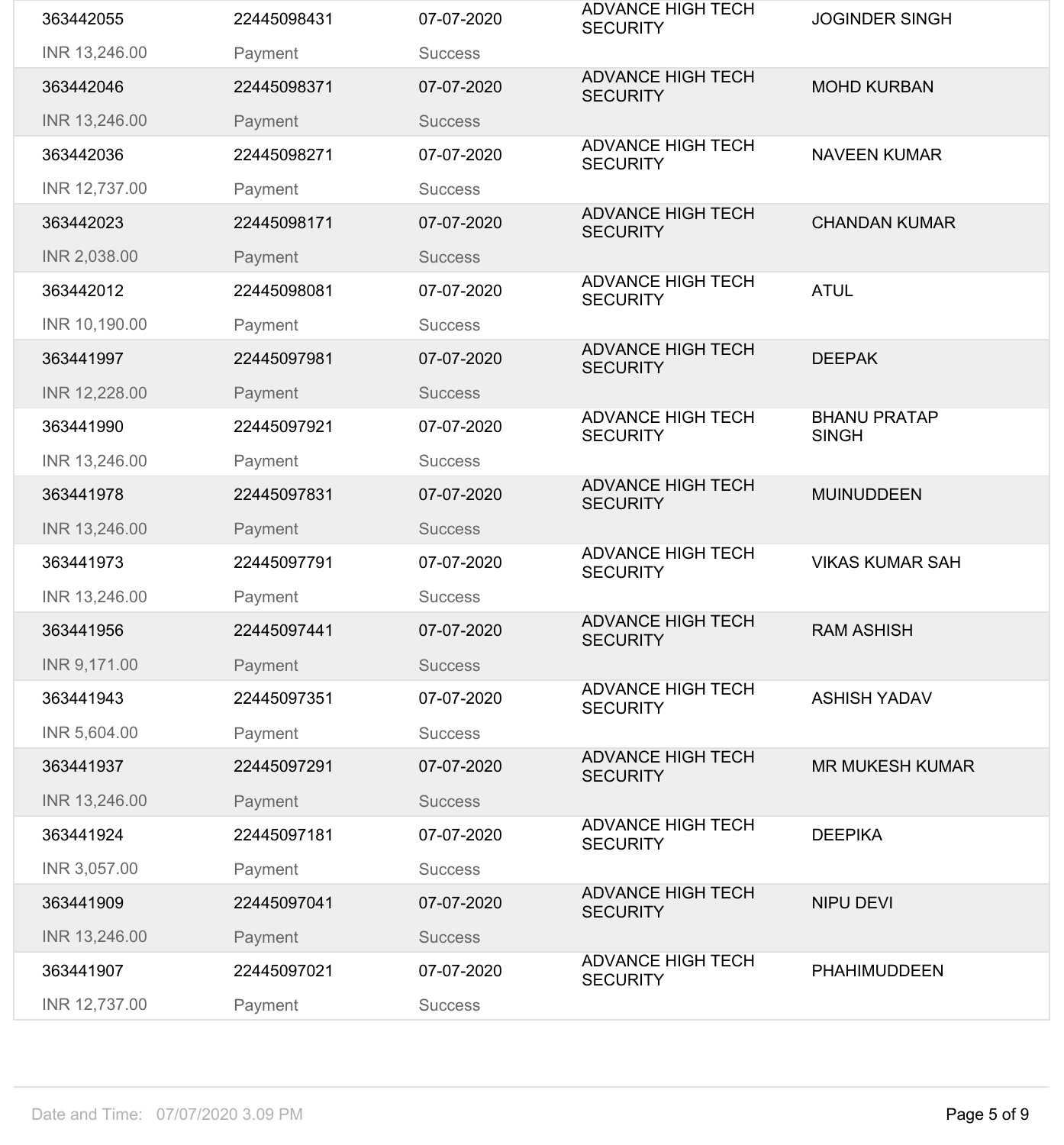| 363441892     | 22445096881 | 07-07-2020     | <b>ADVANCE HIGH TECH</b><br><b>SECURITY</b> | <b>MR GOPAL</b>                      |
|---------------|-------------|----------------|---------------------------------------------|--------------------------------------|
| INR 12,737.00 | Payment     | <b>Success</b> |                                             |                                      |
| 363441881     | 22445096771 | 07-07-2020     | <b>ADVANCE HIGH TECH</b><br><b>SECURITY</b> | <b>AMIT KUMAR</b>                    |
| INR 12,228.00 | Payment     | <b>Success</b> |                                             |                                      |
| 363441880     | 22445096761 | 07-07-2020     | <b>ADVANCE HIGH TECH</b><br><b>SECURITY</b> | <b>MR VICKY KUMAR</b>                |
| INR 12,737.00 | Payment     | <b>Success</b> |                                             |                                      |
| 363441869     | 22445096671 | 07-07-2020     | <b>ADVANCE HIGH TECH</b><br><b>SECURITY</b> | <b>NEERAJ KUMAR</b>                  |
| INR 12,228.00 | Payment     | <b>Success</b> |                                             |                                      |
| 363441864     | 22445096651 | 07-07-2020     | <b>ADVANCE HIGH TECH</b><br><b>SECURITY</b> | <b>RITU</b>                          |
| INR 9,171.00  | Payment     | <b>Success</b> |                                             |                                      |
| 363441853     | 22445096591 | 07-07-2020     | <b>ADVANCE HIGH TECH</b><br><b>SECURITY</b> | <b>SHIVENDER KUMAR</b>               |
| INR 12,737.00 | Payment     | <b>Success</b> |                                             |                                      |
| 363441845     | 22445096531 | 07-07-2020     | <b>ADVANCE HIGH TECH</b><br><b>SECURITY</b> | <b>BAMBAM KUMAR</b><br><b>PASWAN</b> |
| INR 10,190.00 | Payment     | <b>Success</b> |                                             |                                      |
| 363441835     | 22445096471 | 07-07-2020     | <b>ADVANCE HIGH TECH</b><br><b>SECURITY</b> | <b>RAM KUMAR</b>                     |
| INR 10,190.00 | Payment     | <b>Success</b> |                                             |                                      |
| 363441830     | 22445096421 | 07-07-2020     | <b>ADVANCE HIGH TECH</b><br><b>SECURITY</b> | POOJA DEVI                           |
| INR 13,246.00 | Payment     | <b>Success</b> |                                             |                                      |
| 363441820     | 22445096151 | 07-07-2020     | <b>ADVANCE HIGH TECH</b><br><b>SECURITY</b> | <b>MANOJ KUMAR</b>                   |
| INR 12,228.00 | Payment     | <b>Success</b> |                                             |                                      |
| 363441814     | 22445096081 | 07-07-2020     | <b>ADVANCE HIGH TECH</b><br><b>SECURITY</b> | <b>RUMA</b>                          |
| INR 13,246.00 | Payment     | <b>Success</b> |                                             |                                      |
| 363441801     | 22445095971 | 07-07-2020     | <b>ADVANCE HIGH TECH</b><br><b>SECURITY</b> | <b>ANUBHAV SINGH</b>                 |
| INR 13,246.00 | Payment     | <b>Success</b> |                                             |                                      |
| 363441792     | 22445095891 | 07-07-2020     | <b>ADVANCE HIGH TECH</b><br><b>SECURITY</b> | <b>SURAJ</b>                         |
| INR 12,737.00 | Payment     | <b>Success</b> |                                             |                                      |
| 363441786     | 22445095851 | 07-07-2020     | <b>ADVANCE HIGH TECH</b><br><b>SECURITY</b> | <b>HIRA LAL SAHU</b>                 |
| INR 13,246.00 | Payment     | <b>Success</b> |                                             |                                      |
| 363441775     | 22445095781 | 07-07-2020     | <b>ADVANCE HIGH TECH</b><br><b>SECURITY</b> | <b>MUKESH KUMAR</b><br><b>GUPTA</b>  |
|               |             |                |                                             |                                      |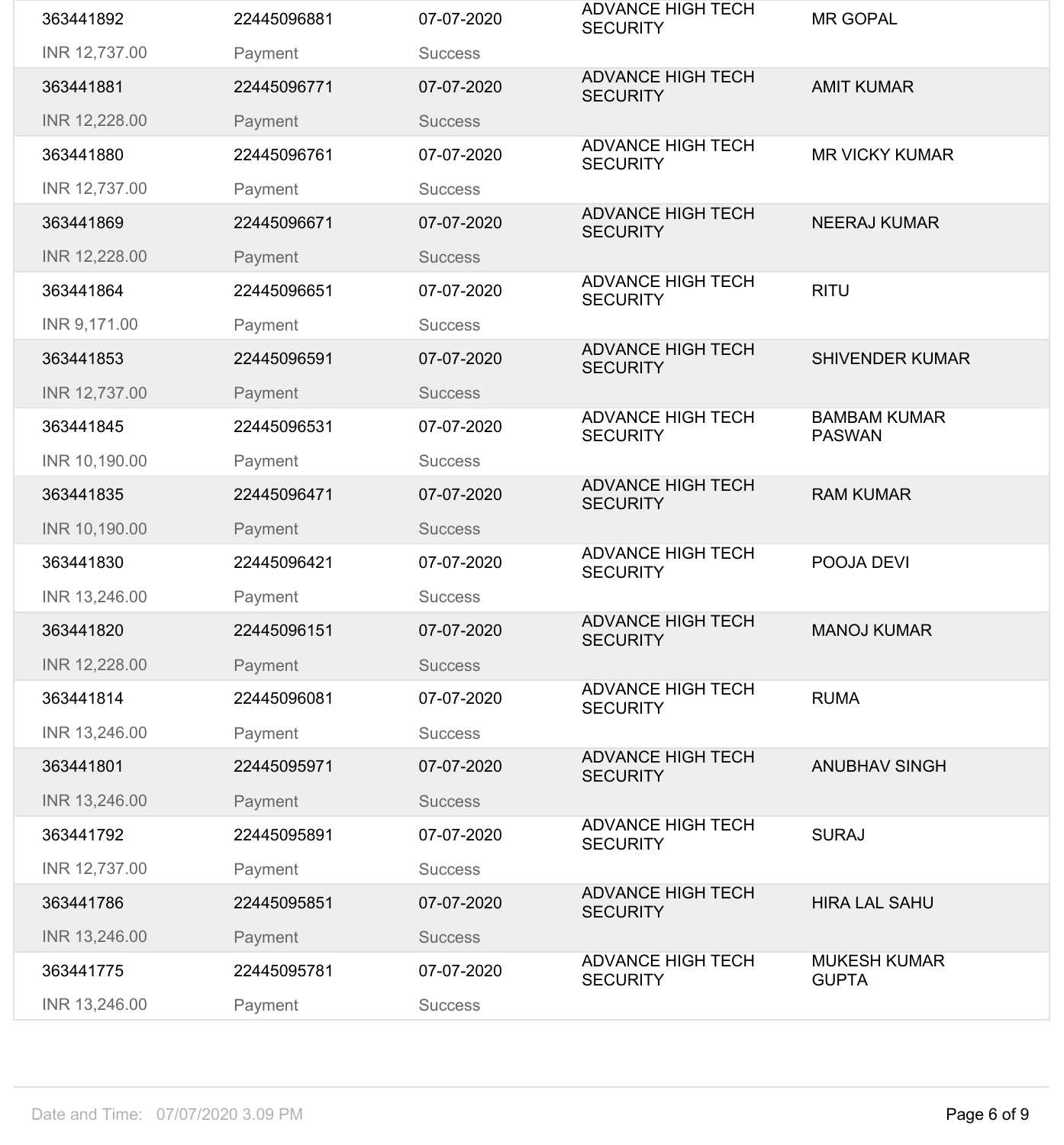| 363441758     | 22445095661 | 07-07-2020     | <b>ADVANCE HIGH TECH</b><br><b>SECURITY</b> | <b>SHARWAN KUMAR</b><br><b>RAM</b>    |
|---------------|-------------|----------------|---------------------------------------------|---------------------------------------|
| INR 12,228.00 | Payment     | <b>Success</b> |                                             |                                       |
| 363441743     | 22445095321 | 07-07-2020     | <b>ADVANCE HIGH TECH</b><br><b>SECURITY</b> | <b>MASTR RAVI KUMAR</b>               |
| INR 12,737.00 | Payment     | <b>Success</b> |                                             |                                       |
| 363441726     | 22445095191 | 07-07-2020     | <b>ADVANCE HIGH TECH</b><br><b>SECURITY</b> | <b>BHUPENDER</b>                      |
| INR 10,699.00 | Payment     | <b>Success</b> |                                             |                                       |
| 363441712     | 22445095081 | 07-07-2020     | <b>ADVANCE HIGH TECH</b><br><b>SECURITY</b> | <b>ANIL KUMAR</b>                     |
| INR 13,246.00 | Payment     | <b>Success</b> |                                             |                                       |
| 363441710     | 22445095061 | 07-07-2020     | <b>ADVANCE HIGH TECH</b><br><b>SECURITY</b> | <b>ONKAR KUMAR</b><br><b>PASWAN</b>   |
| INR 12,228.00 | Payment     | <b>Success</b> |                                             |                                       |
| 363441699     | 22445094991 | 07-07-2020     | <b>ADVANCE HIGH TECH</b><br><b>SECURITY</b> | <b>ANKUR GAUTAM</b>                   |
| INR 13,246.00 | Payment     | <b>Success</b> |                                             |                                       |
| 363441697     | 22445094971 | 07-07-2020     | <b>ADVANCE HIGH TECH</b><br><b>SECURITY</b> | PRABHA DEVI                           |
| INR 12,737.00 | Payment     | <b>Success</b> |                                             |                                       |
| 363441687     | 22445094871 | 07-07-2020     | <b>ADVANCE HIGH TECH</b><br><b>SECURITY</b> | <b>SUNIL KUMAR</b>                    |
| INR 9,171.00  | Payment     | <b>Success</b> |                                             |                                       |
| 363441684     | 22445094851 | 07-07-2020     | <b>ADVANCE HIGH TECH</b><br><b>SECURITY</b> | <b>MOHINI</b>                         |
|               |             |                |                                             |                                       |
| INR 3,566.00  | Payment     | <b>Success</b> |                                             |                                       |
| 363441672     | 22445094771 | 07-07-2020     | <b>ADVANCE HIGH TECH</b><br><b>SECURITY</b> | <b>SURENDER KUMAR</b><br><b>SINGH</b> |
| INR 12,228.00 | Payment     | <b>Success</b> |                                             |                                       |
| 363441661     | 22445094681 | 07-07-2020     | <b>ADVANCE HIGH TECH</b><br><b>SECURITY</b> | <b>VIPIN SHARMA</b>                   |
| INR 10,190.00 | Payment     | <b>Success</b> |                                             |                                       |
| 363441645     | 22445094371 | 07-07-2020     | <b>ADVANCE HIGH TECH</b><br><b>SECURITY</b> | <b>NITESH KUMAR</b>                   |
| INR 12,737.00 | Payment     | <b>Success</b> |                                             |                                       |
| 363441629     | 22445094261 | 07-07-2020     | <b>ADVANCE HIGH TECH</b><br><b>SECURITY</b> | <b>CHANDER PAL</b><br><b>SHARMA</b>   |
| INR 10,699.00 | Payment     | <b>Success</b> |                                             |                                       |
| 363441630     | 22445094251 | 07-07-2020     | <b>ADVANCE HIGH TECH</b><br><b>SECURITY</b> | <b>PRAKASH SINGH</b><br><b>BISHT</b>  |
| INR 13,246.00 | Payment     | <b>Success</b> |                                             |                                       |
| 363441616     | 22445094151 | 07-07-2020     | <b>ADVANCE HIGH TECH</b><br><b>SECURITY</b> | <b>RAJKUMAR</b>                       |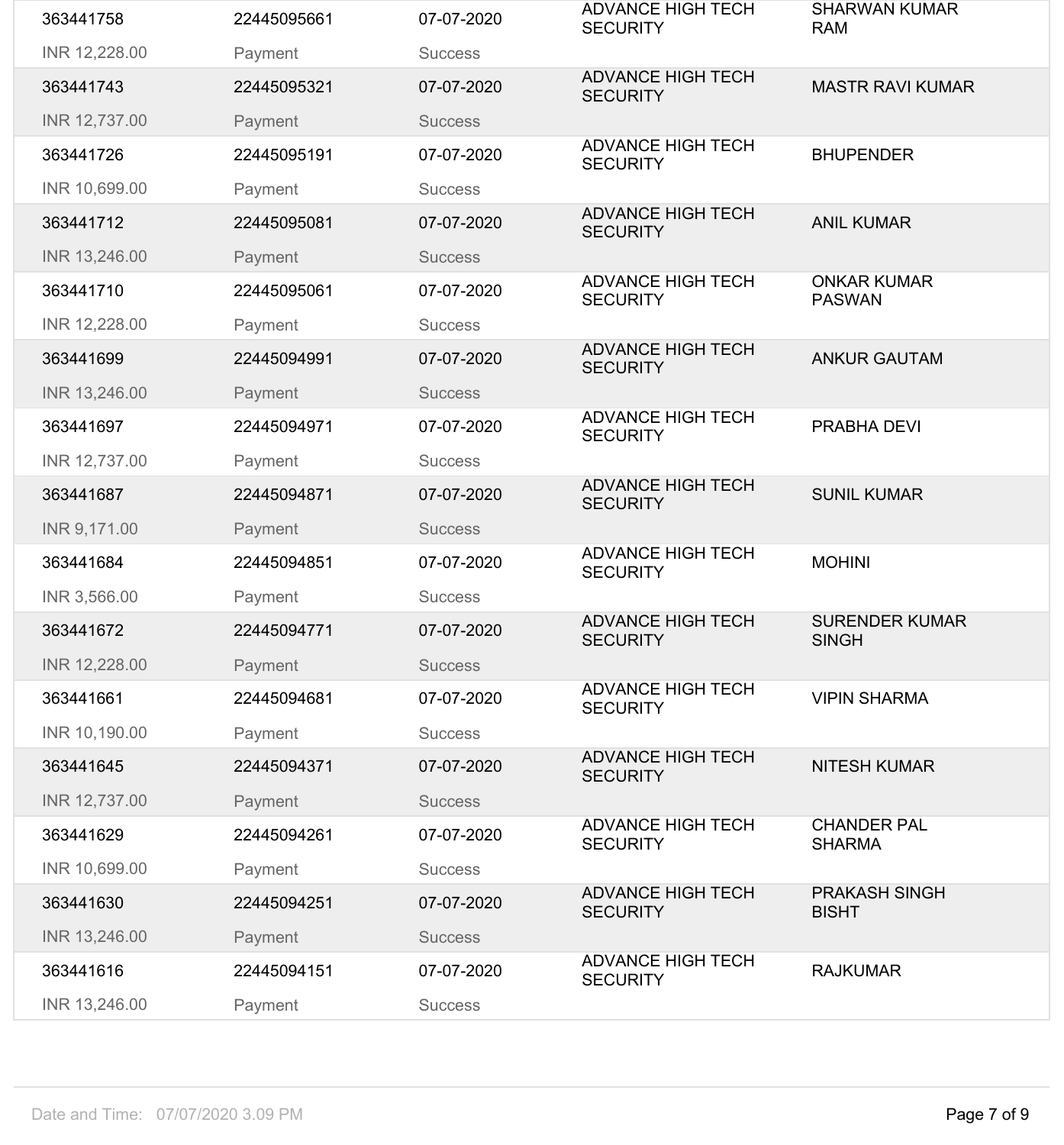| 363441600     | 22445094021 | 07-07-2020     | <b>ADVANCE HIGH TECH</b><br><b>SECURITY</b> | <b>DEEPAK SINGH</b>                  |
|---------------|-------------|----------------|---------------------------------------------|--------------------------------------|
| INR 13,246.00 | Payment     | <b>Success</b> |                                             |                                      |
| 363441585     | 22445093901 | 07-07-2020     | <b>ADVANCE HIGH TECH</b><br><b>SECURITY</b> | <b>KAILASH DEVI</b>                  |
| INR 12,737.00 | Payment     | <b>Success</b> |                                             |                                      |
| 363441567     | 22445093571 | 07-07-2020     | <b>ADVANCE HIGH TECH</b><br><b>SECURITY</b> | <b>BHUPENDER</b>                     |
| INR 13,246.00 | Payment     | <b>Success</b> |                                             |                                      |
| 363441557     | 22445093491 | 07-07-2020     | <b>ADVANCE HIGH TECH</b><br><b>SECURITY</b> | <b>SANDEEP KUMAR</b>                 |
| INR 12,737.00 | Payment     | <b>Success</b> |                                             |                                      |
| 363441540     | 22445093371 | 07-07-2020     | <b>ADVANCE HIGH TECH</b><br><b>SECURITY</b> | <b>NARIENDER SINGH</b>               |
| INR 7,133.00  | Payment     | <b>Success</b> |                                             |                                      |
| 363441527     | 22445093271 | 07-07-2020     | <b>ADVANCE HIGH TECH</b><br><b>SECURITY</b> | <b>ANIRUDH</b>                       |
| INR 12,737.00 | Payment     | <b>Success</b> |                                             |                                      |
| 363441384     | 22445091901 | 07-07-2020     | <b>ADVANCE HIGH TECH</b><br><b>SECURITY</b> | <b>SACHIN</b>                        |
| INR 13,246.00 | Payment     | <b>Success</b> |                                             |                                      |
| 363441373     | 22445091811 | 07-07-2020     | <b>ADVANCE HIGH TECH</b><br><b>SECURITY</b> | <b>YOGESH</b>                        |
| INR 13,246.00 | Payment     | <b>Success</b> |                                             |                                      |
| 363441363     | 22445091731 | 07-07-2020     | <b>ADVANCE HIGH TECH</b><br><b>SECURITY</b> | <b>CHANDAN</b>                       |
| INR 11,209.00 | Payment     | <b>Success</b> |                                             |                                      |
| 363441350     | 22445091641 | 07-07-2020     | <b>ADVANCE HIGH TECH</b><br><b>SECURITY</b> | <b>HARISH KUMAR</b>                  |
| INR 13,246.00 | Payment     | <b>Success</b> |                                             |                                      |
| 363441339     | 22445091361 | 07-07-2020     | <b>ADVANCE HIGH TECH</b><br><b>SECURITY</b> | <b>SURUCHI</b>                       |
| INR 13,246.00 |             |                |                                             |                                      |
|               | Payment     | <b>Success</b> |                                             |                                      |
| 363441327     | 22445091261 | 07-07-2020     | <b>ADVANCE HIGH TECH</b><br><b>SECURITY</b> | <b>RAKESH KUMAR</b><br><b>NAMDEV</b> |
| INR 13,246.00 | Payment     | <b>Success</b> |                                             |                                      |
| 363441315     | 22445091181 | 07-07-2020     | <b>ADVANCE HIGH TECH</b><br><b>SECURITY</b> | <b>KARTIK</b>                        |
| INR 13,246.00 | Payment     | <b>Success</b> |                                             |                                      |
| 363441300     | 22445091091 | 07-07-2020     | <b>ADVANCE HIGH TECH</b><br><b>SECURITY</b> | <b>RAGHUNANDAN</b><br><b>KUMAR</b>   |
| INR 13,246.00 | Payment     | <b>Success</b> |                                             |                                      |
| 363441290     | 22445091021 | 07-07-2020     | <b>ADVANCE HIGH TECH</b><br><b>SECURITY</b> | <b>SURAJ KUMAR</b>                   |